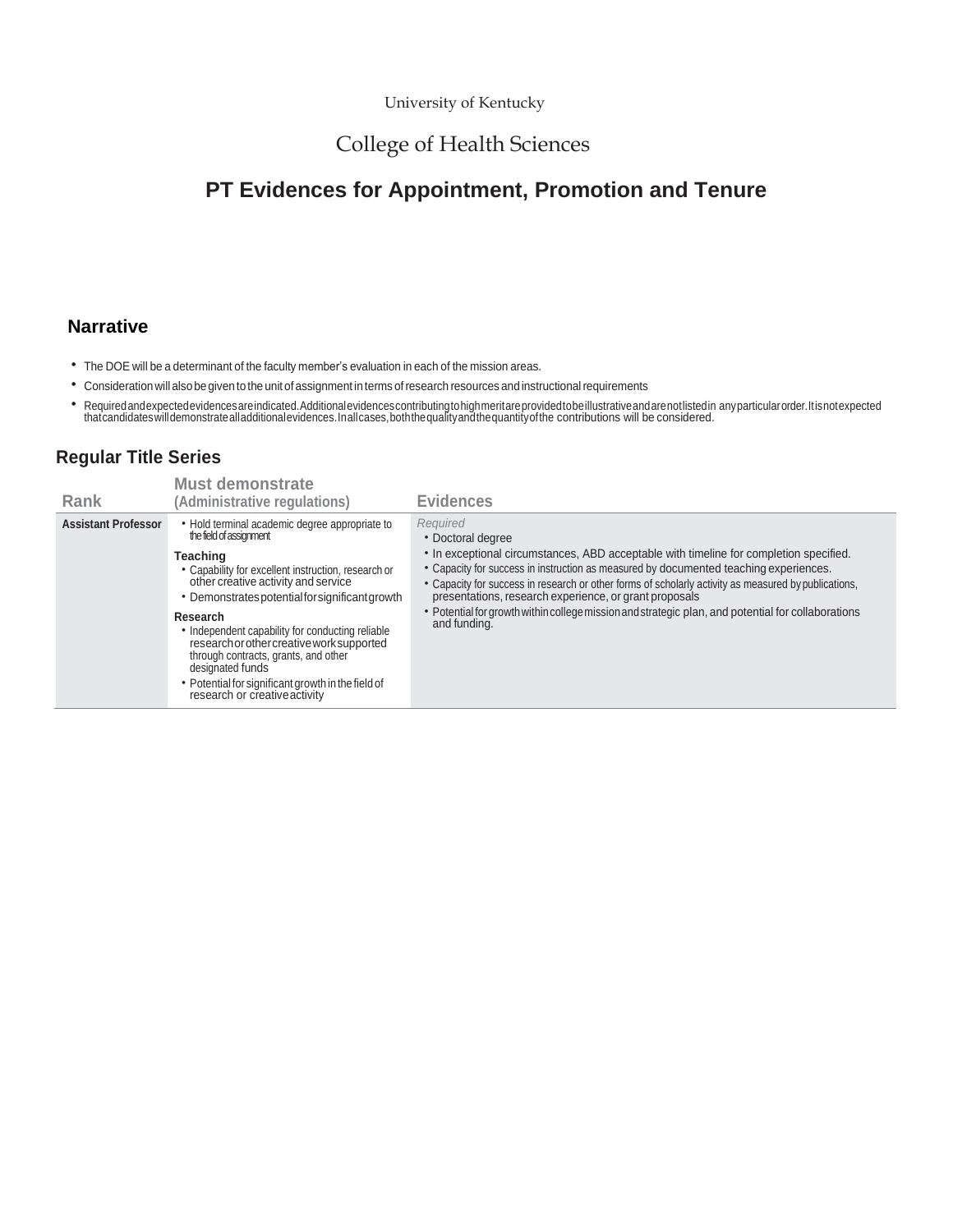#### **Associate Professor Meets criteria for assistant professor, plus:**

- Demonstrates high scholarly achievements commensurate with other assignments in areas of:
- teaching, advising and other instructional activities
- research or other creative activity
- professional, university and public service
- Particularly, an indication of continuous improvement and scholastic contributions should be evident as documented by the candidate
- Candidate should have earned external recognition for excellence in scholarly activities. Where appropriate recognition should be on a regional or national level as appropriate to field of assignment

# *Required*

### • Doctoral degree

### **Teaching, Advising and Other Instructional Activities**

*Expected (in alignment with DOE)*

- Evidence of continuous improvement in teaching, advising and mentorship of students as evidenced through student or peer evaluations, teaching portfolio, or CV
- Recognition of teaching expertise through teaching evaluations, awards, commendations, invited consultations and presentations
- *Additional types of evidences*
- Teaching contributions in educational programs outside of primary appointment(interprofessional contributions)
- Educational contributions to other professionals and community members (e.g., continuing education, invited presentations, workshops, and demonstrations)
- Development of innovative instructional materials, teaching technologies or aids
- Development of or participation in education/ training grants
- Contributions to diversity, equity, and inclusion
- **Research or Other Scholarly Activity**

### *Expected (in alignment with DOE)*

- Extramural grants participation that supports a portion of the research DOE for research projects and/or scholarly activities. Federal awards carry highest weight. The funding expectation is dependent on DOE, and College/University funding, and determined in annual consultation with the department chair.
- Publications in peer-reviewed journals with consideration given to:
- •authorship, especially corresponding or primary authorship
- •Progression of an appropriate metric (e.g., H-index or similar, dependent on field of research)

#### *Additional types of evidences*

- Author of book chapter(s) infield
- Invited or peer reviewed scientific presentations.
- Contributions to diversity, equity, and inclusion
- Professional commendations/awards
- Demonstrated mentorship of faculty, staff, and students in research
- Patents, copyrights, intellectualproperty, white papers

### **Service**

*Expected (In alignment with DOE)*

- Participation in or lead department/college/university committees, task forces, governance bodies
- Participation in community activities related to professional expertise and mission of the University.
- Contributions to relevant regional or national professional organization, task force, or board.
- Reviewer for grants, journals, or books

*Additional types of evidences*

•Contributions to diversity, equity, and inclusion